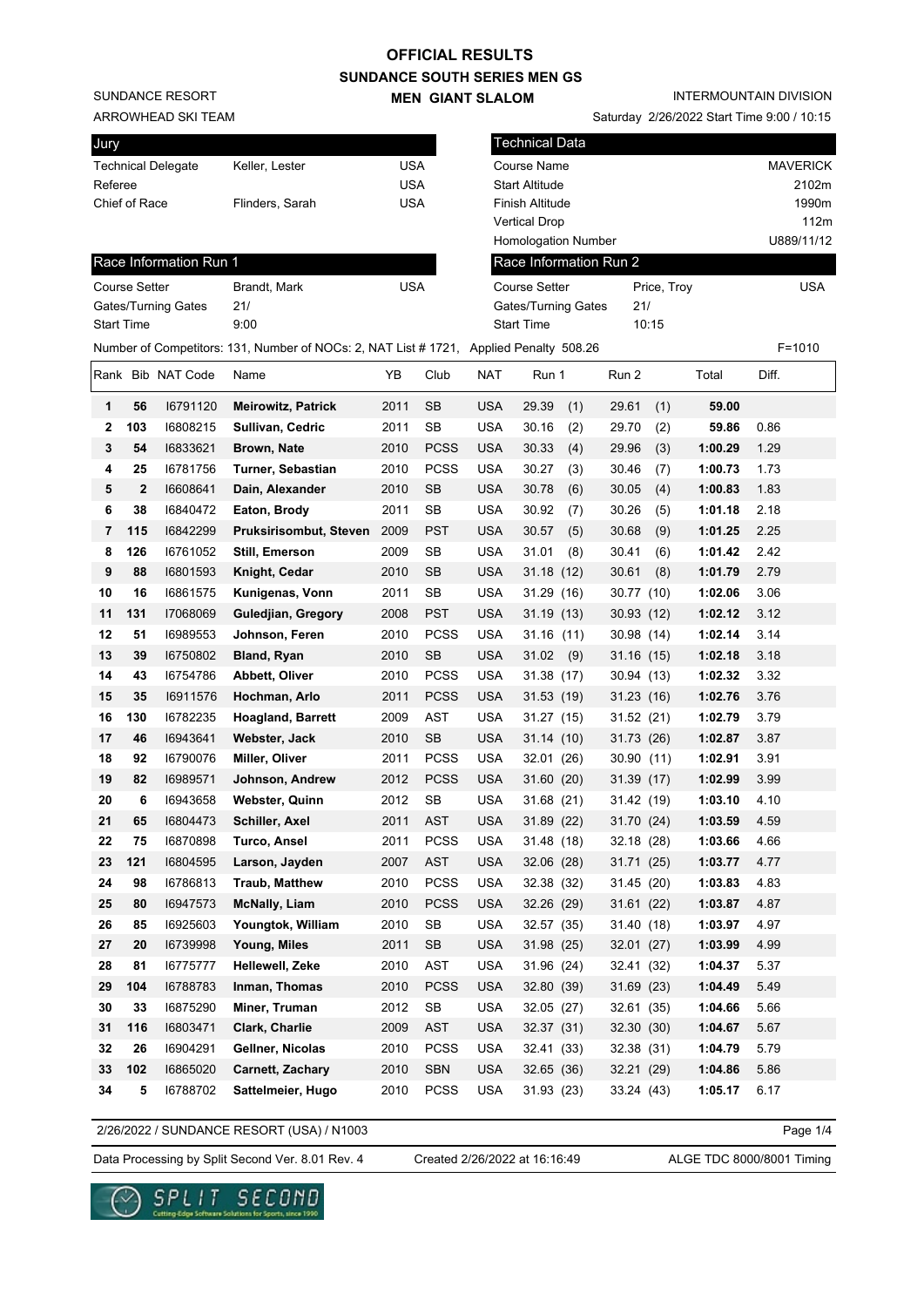ARROWHEAD SKI TEAM SUNDANCE RESORT

#### INTERMOUNTAIN DIVISION

Saturday 2/26/2022 Start Time 9:00 / 10:15

|          |           | Rank Bib NAT Code    | Name                               | YΒ           | Club                     | NAT                      | Run 1                    | Run 2                    | Total                          | Diff. |
|----------|-----------|----------------------|------------------------------------|--------------|--------------------------|--------------------------|--------------------------|--------------------------|--------------------------------|-------|
| 35       | 125       | 16733027             | Morse, Brycen                      | 2008         | <b>AST</b>               | <b>USA</b>               | 32.41 (33)               | 32.80 (39)               | 1:05.21                        | 6.21  |
|          | 40        | 17035781             | Lawrence, Tristan                  | 2010         | <b>PCSS</b>              | <b>USA</b>               | 32.33 (30)               | 32.88 (40)               | 1:05.21                        | 6.21  |
| 37       | 124       | 16888475             | <b>McCausland, Anson</b>           | 2008         | <b>AST</b>               | USA                      | 32.69 (37)               | 32.55 (33)               | 1:05.24                        | 6.24  |
| 38       | 42        | 16918394             | Sherman, Xavier                    | 2011         | <b>PCSS</b>              | <b>USA</b>               | 32.87 (42)               | 32.59 (34)               | 1:05.46                        | 6.46  |
| 39       | 106       | 17127431             | Andrasko, G. William               | 2013         | <b>SBN</b>               |                          | 32.82 (41)               | 32.69 (36)               | 1:05.51                        | 6.51  |
| 40       | 128       | 17006517             | <b>Thomson, Miles</b>              | 2007         | <b>CVST</b>              | <b>USA</b>               | 32.81 (40)               | 33.35 (45)               | 1:06.16                        | 7.16  |
| 41       | 55        | 16863275             | <b>McReynolds, Cody</b>            | 2010         | SB                       | <b>USA</b>               | 32.97 (44)               | 33.25(44)                | 1:06.22                        | 7.22  |
| 42       | 50        | 17048684             | <b>Tillotson, Corban</b>           | 2010         | SOL                      | <b>USA</b>               | 31.19(13)                | 35.04 (73)               | 1:06.23                        | 7.23  |
| 43       | 58        | 16892497             | Lynch, Cole                        | 2010         | <b>PCSS</b>              | <b>USA</b>               | 32.75 (38)               | 33.75 (51)               | 1:06.50                        | 7.50  |
| 44       | 4         | 16863986             | Flack, Jax                         | 2011         | <b>PCSS</b>              | <b>USA</b>               | 32.87 (42)               | 33.82 (52)               | 1:06.69                        | 7.69  |
| 45       | 101       | 16863163             | Gowski, Jack                       | 2011         | <b>SB</b>                | <b>USA</b>               | 33.92 (54)               | 33.11 (42)               | 1:07.03                        | 8.03  |
| 46       | 86        | 16979241             | Janssen, Cameron                   | 2012         | <b>PCSS</b>              | <b>USA</b>               | 33.32 (46)               | 33.88 (53)               | 1:07.20                        | 8.20  |
| 47       | 60        | 16792239             | <b>Bledsoe, Jackson</b>            | 2011         | <b>PCSS</b>              | <b>USA</b>               | 33.64 (49)               | 33.64 (48)               | 1:07.28                        | 8.28  |
| 48       | 11        | 16617360             | Kath, Andrew                       | 2010         | SB                       | USA                      | 34.58 (64)               | 32.72 (37)               | 1:07.30                        | 8.30  |
| 49       | 127       | 16884201             | <b>Nokes, Everett</b>              | 2009         | AST                      | <b>USA</b>               | 33.48 (48)               | 33.90 (55)               | 1:07.38                        | 8.38  |
| 50       | 32        | I7134355             | Demkowicz, Aiden                   | 2011         | <b>PCSS</b>              |                          | 33.42 (47)               | 34.07 (61)               | 1:07.49                        | 8.49  |
| 51       | 113       | 16863496             | Pehrson, George                    | 2009         | <b>BR</b>                | <b>USA</b>               | 34.16 (57)               | 33.37 (46)               | 1:07.53                        | 8.53  |
| 52       | 24        | 16868612             | Abbott, Reagan                     | 2012         | <b>PCSS</b>              | <b>USA</b>               | 34.16 (57)               | 33.50 (47)               | 1:07.66                        | 8.66  |
| 53       | 119       | 16628735             | Clark, Ashton                      | 2009         | <b>BR</b>                | <b>USA</b>               | 33.83 (53)               | 33.95 (57)               | 1:07.78                        | 8.78  |
| 54       | 70        | 17024851             | Allan, Bodei                       | 2012         | <b>SBN</b>               | <b>USA</b>               | 34.07 (56)               | 33.74 (50)               | 1:07.81                        | 8.81  |
| 55       | 95        | 17110458             | <b>Burtsev, Lev</b>                | 2012         | <b>PST</b>               |                          | 33.93 (55)               | 33.90 (55)               | 1:07.83                        | 8.83  |
| 56       | 99        | 16840944             | <b>Wilkinson, Chase</b>            | 2011         | <b>PCSS</b>              | <b>USA</b>               | 35.06 (73)               | 32.79 (38)               | 1:07.85                        | 8.85  |
| 57       | 123       | 16808327             | Myers, Quinn                       | 2007         | <b>AST</b>               | <b>USA</b>               | 33.10 (45)               | 34.76 (70)               | 1:07.86                        | 8.86  |
| 58       | 67        | 16949007             | Cheung, Isaac                      | 2010         | SB                       | <b>USA</b>               | 33.72 (52)               | 34.15 (63)               | 1:07.87                        | 8.87  |
| 59       | 30        | 16853366             | <b>Williams, Asher</b>             | 2011         | <b>RM</b>                | <b>USA</b>               | 33.69 (50)               | 34.19 (64)               | 1:07.88                        | 8.88  |
| 60       | 36        | 16839683             | Ploof, Bowen                       | 2011         | <b>PCSS</b>              | <b>USA</b>               | 33.70 (51)               | 34.43 (67)               | 1:08.13                        | 9.13  |
| 61       | 47        | 17077745             | Jordan, Palmer                     | 2011         | <b>PCSS</b>              |                          | 34.28 (59)               | 33.88 (53)               | 1:08.16                        | 9.16  |
| 62       | 12        | 17077123             | Kohler, Pax                        | 2012         | <b>PCSS</b>              |                          | 35.52 (80)               | 33.00 (41)               | 1:08.52                        | 9.52  |
| 63       | 90        | 16807011             | <b>Schlegel, Matthew</b>           | 2010         | <b>SB</b>                | USA                      | 34.55 (63)               | 34.02 (58)               | 1:08.57                        | 9.57  |
| 64       | 129       | 17025992             | Holm, Eric                         | 2008         | <b>SBN</b>               | <b>USA</b>               | 34.52 (62)               | 34.11 (62)               | 1:08.63                        | 9.63  |
| 65       | 118       | 16803142             | <b>Coleman, Henrik</b>             | 2007         | <b>AST</b>               | <b>USA</b>               | 34.70 (66)               | 34.02 (58)               | 1:08.72                        | 9.72  |
| 66       | 91        | 16959314             | Lynch, Toben                       | 2012         | <b>PCSS</b>              |                          | 35.08 (74)               | 33.72 (49)               | 1:08.80                        | 9.80  |
| 67       | 112       | 16980700             | Hanlon, William                    | 2011         | RM                       | <b>USA</b>               | 34.78 (67)               | 34.32 (65)               | 1:09.10 10.10                  |       |
| 68       | 22        | 16868605             | Abbott, Lachlan                    | 2012         | <b>PCSS</b>              | <b>USA</b>               | 34.90 (69)               | 34.40 (66)               | 1:09.30 10.30                  |       |
| 69<br>70 | 17        | 16868899<br>16788025 | Papangkorn, Winston<br>Robin, Jack | 2010         | <b>SB</b>                | <b>USA</b><br><b>USA</b> | 34.36 (61)               | 35.20 (78)               | 1:09.56 10.56                  |       |
| 71       | 107<br>19 | 16978442             | Ennen, Carter                      | 2012<br>2010 | SB<br><b>PCSS</b>        | <b>USA</b>               | 34.67 (65)<br>35.36 (79) | 35.05 (74)<br>34.65 (68) | 1:09.72 10.72<br>1:10.01 11.01 |       |
| 72       | 41        | 16764529             | Harris, Kai                        | 2010         | AST                      | <b>USA</b>               | 34.85 (68)               | 35.33 (81)               | 1:10.18 11.18                  |       |
| 73       |           |                      | Pani, Rohan                        | 2010         | <b>RM</b>                | <b>USA</b>               | 35.33 (78)               | 35.02 (72)               | 1:10.35 11.35                  |       |
| 74       |           |                      |                                    |              |                          |                          |                          |                          |                                |       |
| 75       | 78        | 17037143             |                                    |              |                          |                          |                          |                          |                                |       |
|          | 63        | 17029087             | Tyler, Zane                        | 2012         | <b>PCSS</b>              | <b>USA</b>               | 34.95 (70)               | 35.42 (84)               | 1:10.37 11.37                  |       |
|          | 87        | 17041363             | Robert, Canyon                     | 2011         | AST                      | <b>USA</b>               | 35.32 (77)               | 35.14 (75)               | 1:10.46 11.46                  |       |
| 76       | 3         | 16904395             | West, Cardiff                      | 2010         | <b>PCSS</b>              | <b>USA</b>               | 35.52 (80)               | 35.01 (71)               | 1:10.53 11.53                  |       |
| 77<br>78 | 44<br>37  | 17060035<br>P7011988 | Daniels, Wyatt<br>Strangis, Julian | 2010<br>2012 | <b>RM</b><br><b>PCSS</b> | <b>USA</b><br><b>USA</b> | 35.27 (75)<br>35.29 (76) | 35.31 (80)<br>35.34 (82) | 1:10.58 11.58<br>1:10.63 11.63 |       |

2/26/2022 / SUNDANCE RESORT (USA) / N1003

Page 2/4

Data Processing by Split Second Ver. 8.01 Rev. 4 Created 2/26/2022 at 16:16:49 ALGE TDC 8000/8001 Timing

Created 2/26/2022 at 16:16:49

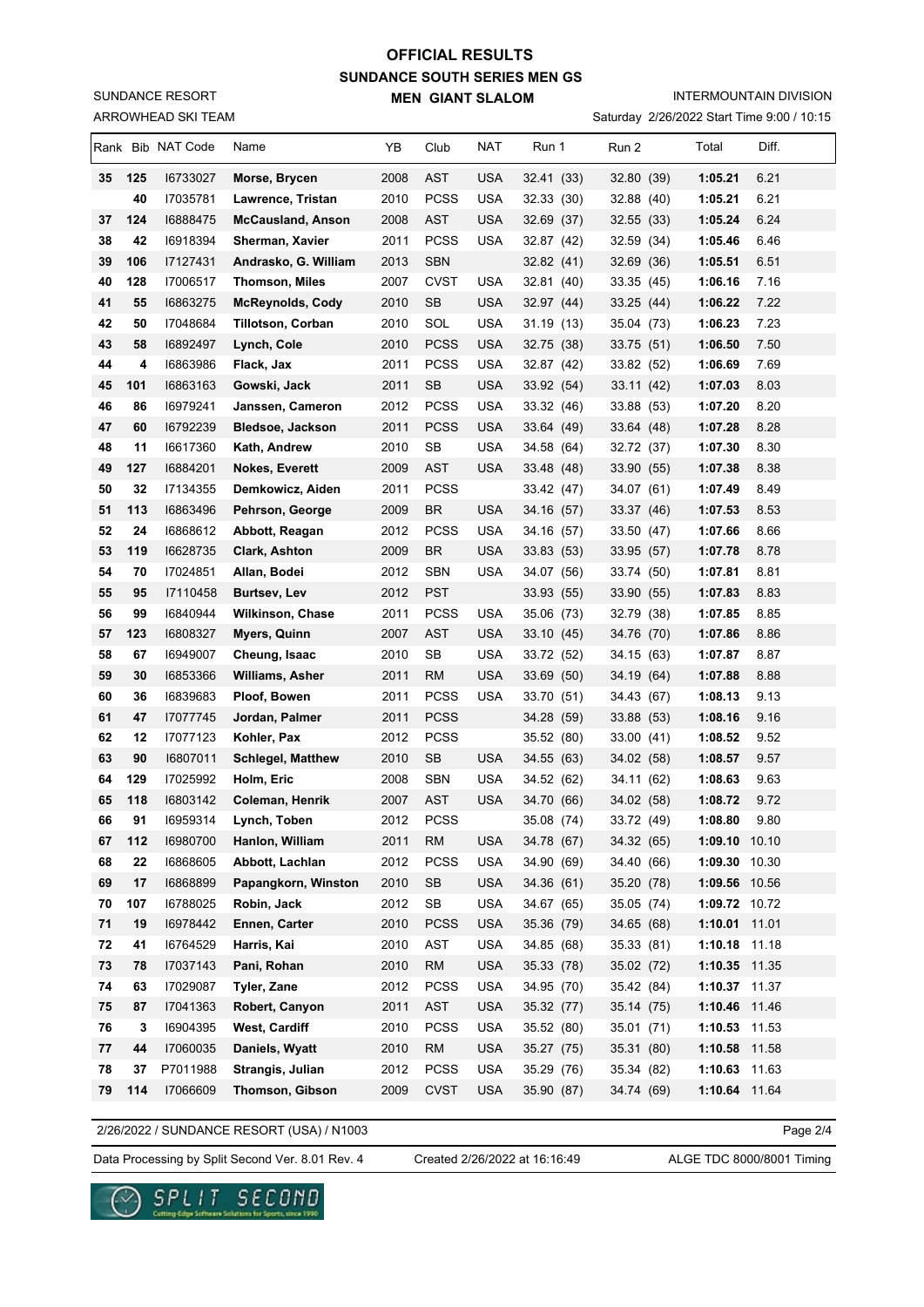ARROWHEAD SKI TEAM SUNDANCE RESORT

#### INTERMOUNTAIN DIVISION

Saturday 2/26/2022 Start Time 9:00 / 10:15

|            |          | Rank Bib NAT Code    | Name                           | YB           | Club              | NAT        | Run 1                     | Run 2                      | Total                          | Diff. |
|------------|----------|----------------------|--------------------------------|--------------|-------------------|------------|---------------------------|----------------------------|--------------------------------|-------|
| 80         | 9        | 17040576             | Kinkead, Dylan                 | 2011         | RM                | <b>USA</b> | 35.52 (80)                | 35.27 (79)                 | 1:10.79 11.79                  |       |
| 81         | 59       | 16848004             | Brown, Toby                    | 2010         | <b>PCSS</b>       | <b>USA</b> | 34.98 (71)                | 35.84 (86)                 | 1:10.82 11.82                  |       |
| 82         | 100      | 16931542             | Doetsch, Hudson                | 2012         | <b>PCSS</b>       | <b>USA</b> | 35.76 (85)                | 35.16 (76)                 | 1:10.92 11.92                  |       |
| 83         | 34       | E7036538             | Baird, Axel                    | 2011         | <b>PCSS</b>       | USA        | 34.98 (71)                | 36.00 (89)                 | 1:10.98 11.98                  |       |
| 84         | 84       | 17127417             | Andrasko, Stephen              | 2012         | <b>SBN</b>        |            | 36.13 (88)                | 35.17 (77)                 | 1:11.30 12.30                  |       |
| 85         | 111      | 17087381             | Karr, Logan                    | 2010         | <b>RM</b>         |            | 35.60 (83)                | 35.85 (87)                 | 1:11.45 12.45                  |       |
| 86         | 13       | 17089088             | Hertzel, Caliden               | 2012         | <b>BR</b>         |            | 35.72 (84)                | 35.81 (85)                 | 1:11.53 12.53                  |       |
| 87         | 110      | E7014313             | Glover, Dylan                  | 2012         | <b>PCSS</b>       | USA        | 36.32 (89)                | 35.91 (88)                 | 1:12.23 13.23                  |       |
| 88         | 68       | 17136888             | Paunovich, Benjamin            | 2012         | <b>PST</b>        |            | 36.55 (93)                | 36.05 (90)                 | 1:12.60 13.60                  |       |
| 89         | 14       | 17025234             | Vexler, Caleb                  | 2011         | <b>SBN</b>        | <b>USA</b> | 35.76 (85)                | 36.88 (97)                 | 1:12.64 13.64                  |       |
| 90         | 117      | 16618976             | Larsen, Graham                 | 2009         | SB                | <b>USA</b> | 36.64 (94)                | 36.08 (91)                 | 1:12.72 13.72                  |       |
|            | 10       | 17125961             | Andalkar, Rishi                | 2012         | <b>PCSS</b>       |            | 37.32 (97)                | 35.40 (83)                 | 1:12.72 13.72                  |       |
| 92         | 93       | 16804670             | Jardine, Everett               | 2010         | <b>AST</b>        | <b>USA</b> | 36.39 (90)                | 36.46 (94)                 | 1:12.85 13.85                  |       |
| 93         | 71       | 16973032             | Svendsen, Aksel                | 2010         | <b>AST</b>        | <b>USA</b> | 36.87 (95)                | 36.10 (92)                 | 1:12.97 13.97                  |       |
| 94         | 77       | 17021055             | <b>Blayden, Knox</b>           | 2010         | <b>SB</b>         | <b>USA</b> | 36.42 (91)                | 36.60 (96)                 | 1:13.02 14.02                  |       |
| 95         | 21       | 16809015             | <b>Edwards, Ledger</b>         | 2012         | <b>AST</b>        | <b>USA</b> | 36.92 (96)                | 36.23 (93)                 | 1:13.15 14.15                  |       |
| 96         | 15       | 16978860             | Leirfallom, Jon                | 2010         | AST               | <b>USA</b> | 36.45 (92)                | 37.59(102)                 | 1:14.04 15.04                  |       |
| 97         | 62       | 16925593             | <b>Stoner, James</b>           | 2011         | <b>PCSS</b>       | <b>USA</b> | 37.87(101)                | 36.46 (94)                 | 1:14.33 15.33                  |       |
| 98         | 105      | 17053314             | Thorn, Ethan                   | 2012         | SB                | <b>USA</b> | 37.86(100)                | 36.95 (98)                 | 1:14.81 15.81                  |       |
| 99         | 7        | 17085296             | Hau, Alois                     | 2010         | <b>SBN</b>        |            | 37.32 (97)                | 37.91(104)                 | 1:15.23 16.23                  |       |
| 100        | 61       | 17088619             | <b>Fallis, Will</b>            | 2012         | <b>SBN</b>        |            | 37.92(102)                | 37.46(101)                 | 1:15.38 16.38                  |       |
| 101        | 73       | 16902442             | Rockenfield, Mason             | 2011         | <b>SBN</b>        | USA        | 37.60 (99)                | 38.11(105)                 | 1:15.71 16.71                  |       |
| 102        | 1        | 16943547             | Looney, Sam                    | 2012         | SB                | <b>USA</b> | 38.24 (103)               | 37.76(103)                 | 1:16.00 17.00                  |       |
| 103        | 72       | 17136636             | <b>Stansbury, William</b>      | 2012         | <b>PCSS</b>       |            | 39.12(108)                | 36.98 (99)                 | $1:16.10$ 17.10                |       |
| 104        | 89       | 16808343             | Myers, Cade                    | 2010         | <b>AST</b>        | <b>USA</b> | 39.47 (109)               | 37.04 (100)                | 1:16.51 17.51                  |       |
| 105        | 23       | 17027939             | <b>Baker, Collyer</b>          | 2013         | <b>SBN</b>        | <b>USA</b> | 38.26(104)                | 38.63(113)                 | 1:16.89 17.89                  |       |
| 106        | 31       | 17003934             | Kaufman Angell, Nico           | 2012         | <b>PCSS</b>       |            | 38.51 (107)               | 38.41 (109)                | 1:16.92 17.92                  |       |
| 107        | 74       | 16952683             | Spencer, Cameron               | 2012         | <b>BR</b>         | <b>USA</b> | 38.28(106)                | 38.74 (114)                | 1:17.02 18.02                  |       |
| 108        | 8        | 17090592             | Chen, Aaron                    | 2011         | <b>RM</b>         |            | 38.26(104)                | 39.39 (116)                | 1:17.65 18.65                  |       |
| 109        | 94       | 16828780             | Sun, Patrick                   | 2011         | <b>IND</b>        | USA        | 39.92 (113)               | 38.17(106)                 | 1:18.09 19.09                  |       |
| 110        | 108      | 17077106             | <b>Antablin, Banks</b>         | 2013         | <b>PCFT</b>       |            | 39.76(110)                | 38.36(108)                 | 1:18.12 19.12                  |       |
| 111<br>112 | 79       | 17130995             | Donigan, Owen                  | 2010         | RM                |            | 39.88 (111)               | 38.32(107)                 | 1:18.20 19.20                  |       |
|            | 83       | 17134531             | Sachs, Parker                  | 2011         | <b>PCSS</b>       |            | 40.10(115)<br>39.98 (114) | 38.46(110)                 | 1:18.56 19.56                  |       |
|            | 64<br>18 | 16943551             | Looney, Jack<br>Solander, Erik | 2011<br>2012 | SB<br><b>PCSS</b> | <b>USA</b> |                           | 38.58(112)                 | 1:18.56 19.56                  |       |
| 114<br>115 | 109      | 16980340<br>16855065 | <b>Callantine, Miles</b>       | 2010         | <b>SBN</b>        | <b>USA</b> | 40.38(117)<br>40.30(116)  | 38.50 (111)<br>38.94 (115) | 1:18.88 19.88<br>1:19.24 20.24 |       |
| 116        | 53       | 17131196             | Hagen, Asher                   | 2011         | <b>PCSS</b>       |            | 39.88 (111)               | 39.53(117)                 | 1:19.41 20.41                  |       |
| 117        | 45       | 17084743             | Taylor, Hugo                   | 2012         | <b>SBN</b>        |            | 40.45(118)                | 39.67 (118)                | 1:20.12 21.12                  |       |
| 118        | 97       | 17028133             | Rosenstein, Remington          | 2013         | SB                | <b>USA</b> | 41.73(119)                | 40.77 (119)                | 1:22.50 23.50                  |       |
| 119        | 52       | 16886408             | <b>Wolchek, Christopher</b>    | 2010         | <b>SBN</b>        | <b>USA</b> | 41.92(120)                | 42.09(120)                 | 1:24.01 25.01                  |       |
| 120        | 57       | 16952676             | Spencer, Colin                 | 2012         | BR                | <b>USA</b> | 42.98(121)                | 42.12(121)                 | 1:25.10 26.10                  |       |
| 121        | 49       | 16884211             | Nokes, Gavin                   | 2011         | <b>AST</b>        | <b>USA</b> | 43.73(124)                | 42.39(122)                 | 1:26.12 27.12                  |       |
| 122        | 48       | 17068977             | Huerta Strodthoff, Pedr 2013   |              | <b>RM</b>         | <b>USA</b> | 43.04 (122)               | 44.09(124)                 | 1:27.13 28.13                  |       |
| 123        | 76       | 17105572             | <b>Thomson, Ames</b>           | 2011         | <b>CVST</b>       |            | 43.67(123)                | 43.84 (123)                | 1:27.51 28.51                  |       |
| 124        | 66       | 16951144             | Loeffler, North                | 2012         | SB                | <b>USA</b> | 44.07 (125)               | 47.03(126)                 | 1:31.10 32.10                  |       |
|            |          |                      |                                |              |                   |            |                           |                            |                                |       |

2/26/2022 / SUNDANCE RESORT (USA) / N1003

Page 3/4

Data Processing by Split Second Ver. 8.01 Rev. 4 Created 2/26/2022 at 16:16:49 ALGE TDC 8000/8001 Timing

Created 2/26/2022 at 16:16:49